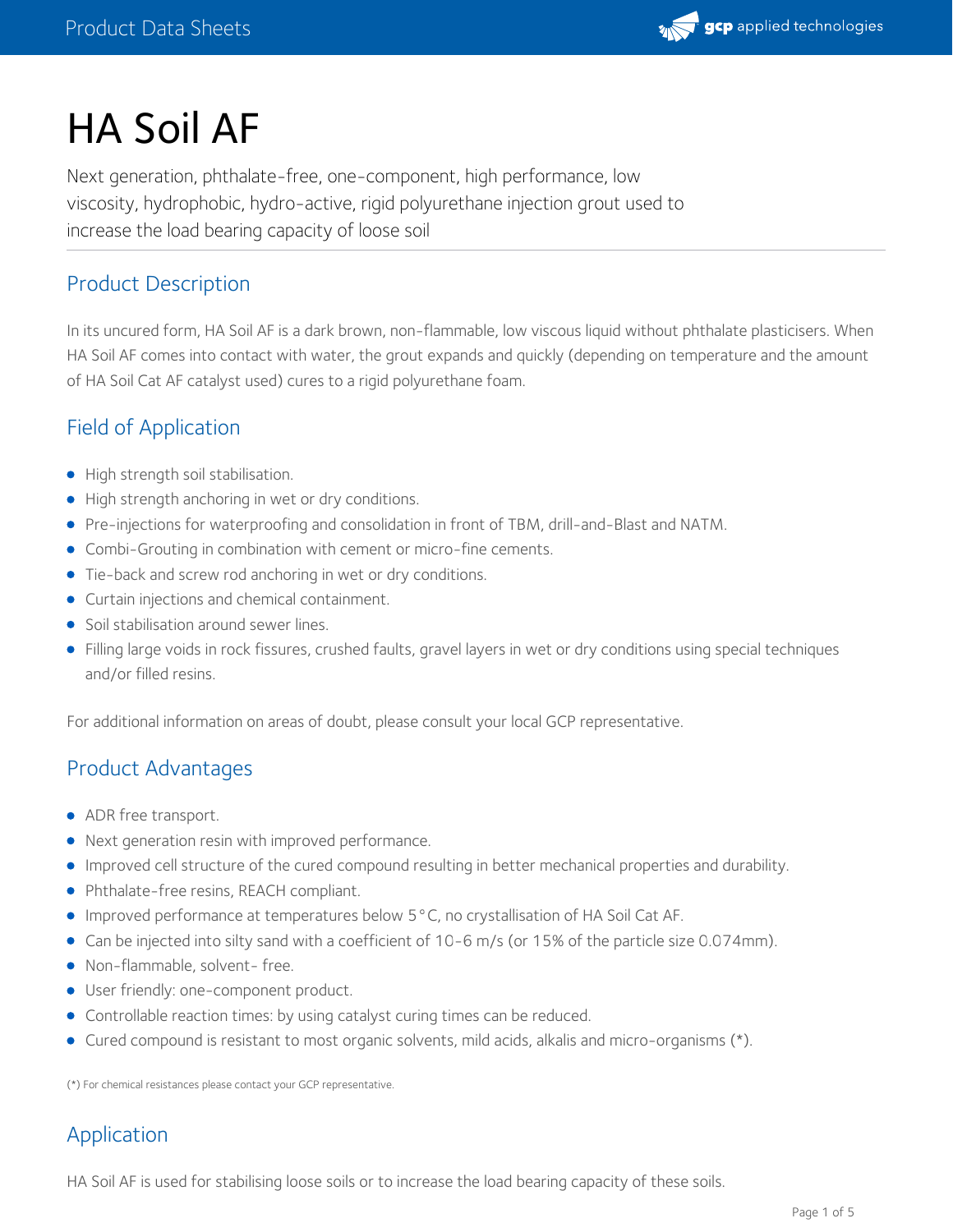

# 1. Soil investigation

To determine the suitability of the soil to be grouted, the soil is to be in accordance with local guidelines and regulations. A full study of the situation and the characteristics of the soil has to be made prior to commencing the injections.

## 2. General considerations

- It is recommended that the soil injection is carried out at the lowest possible pressure. The required pressure is influenced by the load pressure on the soil, permeability, injection speed, resin characteristics, etc.
- The flow rate required for a successful injection needs to be determined by trial injection on the site prior to the actual work.
- Spacing and depth of the injection points will be determined after studying the soil and application requirements.

## 3. Preliminary checks

Before installing the injection tubes into the soil, check the following:

- Investigate the presence of municipal underground utilities such as water or power supply, sewers, underground water pockets, etc.
- **Investigate the presence and behaviour of the ground water.**
- **Investigate the characteristics of the soil and the geological composition of the site.**
- Test the permeability of the soil for water and resin.

### 4. Resin preparation

- **Shake HA Soil Cat AF well before use.**
- Mix the resin with the predetermined amount of HA Soil Cat AF catalyst using a slow speed mixer (400 to 600rpm). Shield the vessel with the premixed resin from water ingress since this will cause a reaction in the vessel and pumping equipment.

### 5. Injection

- The injection procedure can be split up in 4 steps.
- **Installing the injection tube (sleeve port pipe/strainer pipe) to the planned depth.**
- Start the injection with the mixed material.
- Controlled withdrawal of the injection tube at predetermined depths and time intervals.

### 6. Cleaning

- When the injection is finished, clean all tools and equipment, which have been in contact with the resin with Washing Agent Eco. This should be done within 30 minutes. Do not use solvents or other cleaning products since they give less positive results and can create hazardous situations.
- Products should be disposed off according to local legislation.
- For further information concerning soil injections with HA Soil AF, contact your local GCP representative.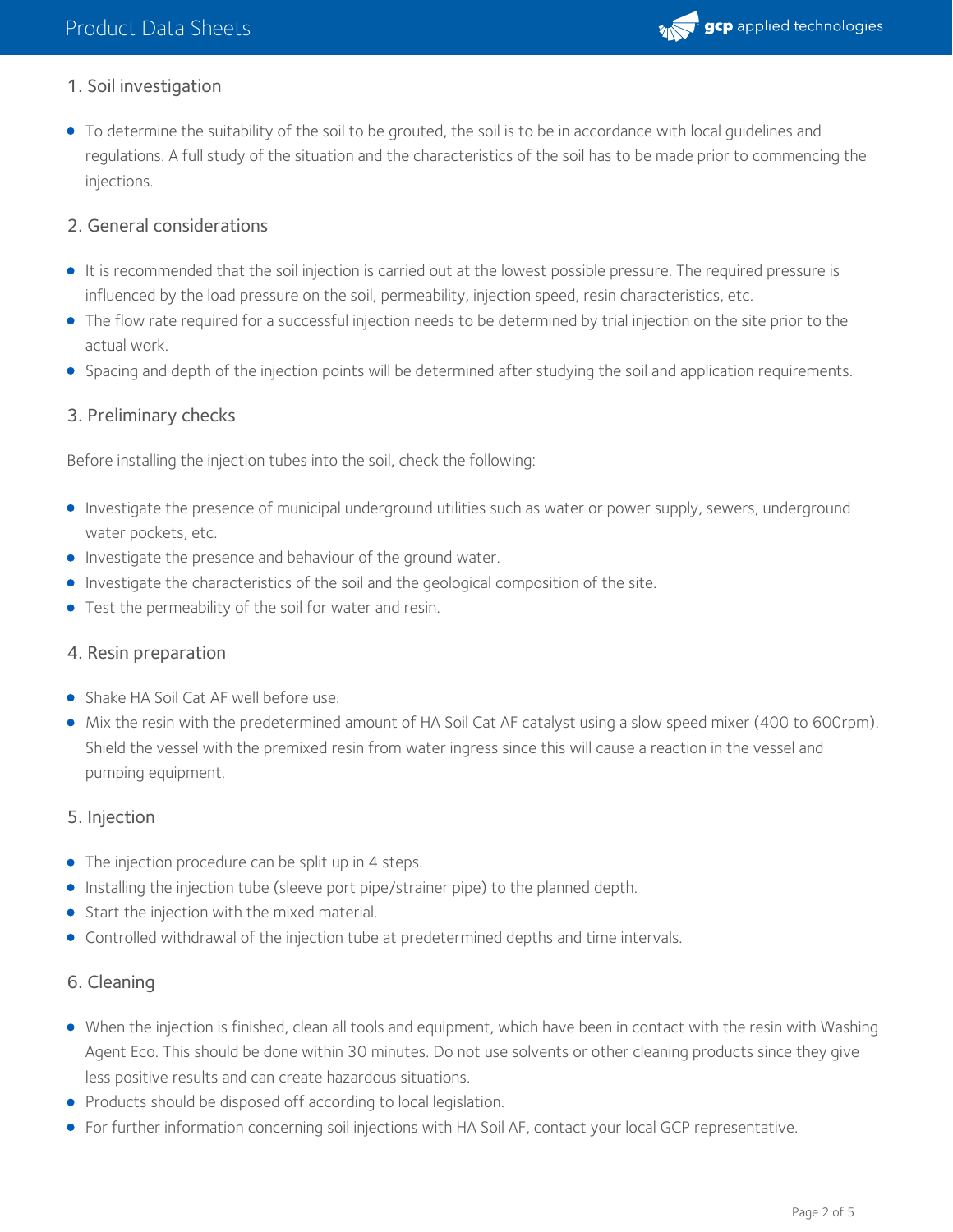

# 7. Reactivity

| <b>REACTIVITY</b> | % HA SOIL CAT AF | <b>START REACTION</b> | <b>END REACTION</b> | <b>FOAM FACTOR</b> |
|-------------------|------------------|-----------------------|---------------------|--------------------|
| At 5°C            | 0.5              | Approx. 4'00"         | Approx. 14'30"      | Approx. 1V         |
|                   | 1.0              | Approx. 2'10"         | Approx. 6'30"       | Approx. 2V         |
|                   | 1.5              | Approx. 1'50"         | Approx. 5'00"       | Approx. 3V         |
|                   | 2.0              | Approx. 1'20"         | Approx. 4'10"       | Approx. 3V         |
|                   | 2.5              | Approx. 1'00"         | Approx. 2'45"       | Approx. 3V         |
| At 10°C           | 0.5              | Approx. 3'50"         | Approx. 12'05"      | Approx. 1V         |
|                   | 1.0              | Approx. 2'00"         | Approx. 5'30"       | Approx. 2V         |
|                   | 1.5              | Approx. 1'40"         | Approx. 4'30"       | Approx. 3V         |
|                   | 2.0              | Approx. 1'10"         | Approx. 3'40"       | Approx. 3V         |
|                   | $2.5\,$          | Approx. 55"           | Approx. 2'40"       | Approx. 3V         |
| At 15°C           | 0.5              | Approx. 3'40"         | Approx. 11'30"      | Approx. 1V         |
|                   | 1.0              | Approx. 1'50"         | Approx. 5'00"       | Approx. 2V         |
|                   | 1.5              | Approx. 1'30"         | Approx. 4'00"       | Approx. 3V         |
|                   | 2.0              | Approx. 1'05"         | Approx. 3'10"       | Approx. 3V         |
|                   | 2.5              | Approx. 50"           | Approx. 2'30"       | Approx. 3V         |
| At 20°C           | 0.5              | Approx. 3'30"         | Approx. 10'50"      | Approx. 1V         |
|                   | 1.0              | Approx. 1'40"         | Approx. 4'50"       | Approx. 2V         |
|                   | 1.5              | Approx. 1'20"         | Approx. 3'50"       | Approx. 3V         |
|                   | 2.0              | Approx. 1'00"         | Approx. 2'50"       | Approx. 3V         |
|                   | 2.5              | Approx. 45"           | Approx. 2'20"       | Approx. 3V         |
| At 25°C           | 0.5              | Approx. 2'30"         | Approx. 8'45"       | Approx. 3V         |
|                   | 1.0              | Approx. 1'20"         | Approx. 4'30"       | Approx. 3V         |
|                   | 1.5              | Approx. 1'00"         | Approx. 3'25"       | Approx. 3V         |
|                   | 2.0              | Approx. 45"           | Approx. 2'30"       | Approx. 3V         |
|                   | 2.5              | Approx. 37"           | Approx. 2'05"       | Approx. 3V         |
| At 30°C           | 0.5              | Approx. 2'20"         | Approx. 8'00"       | Approx. 3V         |
|                   | 1.0              | Approx. 1'15"         | Approx. 4'20"       | Approx. 3V         |
|                   | 1.5              | Approx. 55"           | Approx. 3'05"       | Approx. 3V         |
|                   | 2.0              | Approx. 42"           | Approx. 2'20"       | Approx. 3V         |
|                   | 2.5              | Approx. 34"           | Approx. 2'00"       | Approx. 3V         |
| At 35°C           | 0.5              | Approx. 2"5"          | Approx. 7'35"       | Approx. 3V         |
|                   | 1.0              | Approx. 1'10"         | Approx. 3'50"       | Approx. 3V         |
|                   | 1.5              | Approx. 50"           | Approx. 3'05"       | Approx. 3V         |
|                   | 2.0              | Approx. 38"           | Approx. 2'10"       | Approx. 3V         |
|                   | $2.5$            | Approx. 30"           | Approx. 1'55"       | Approx. 3V         |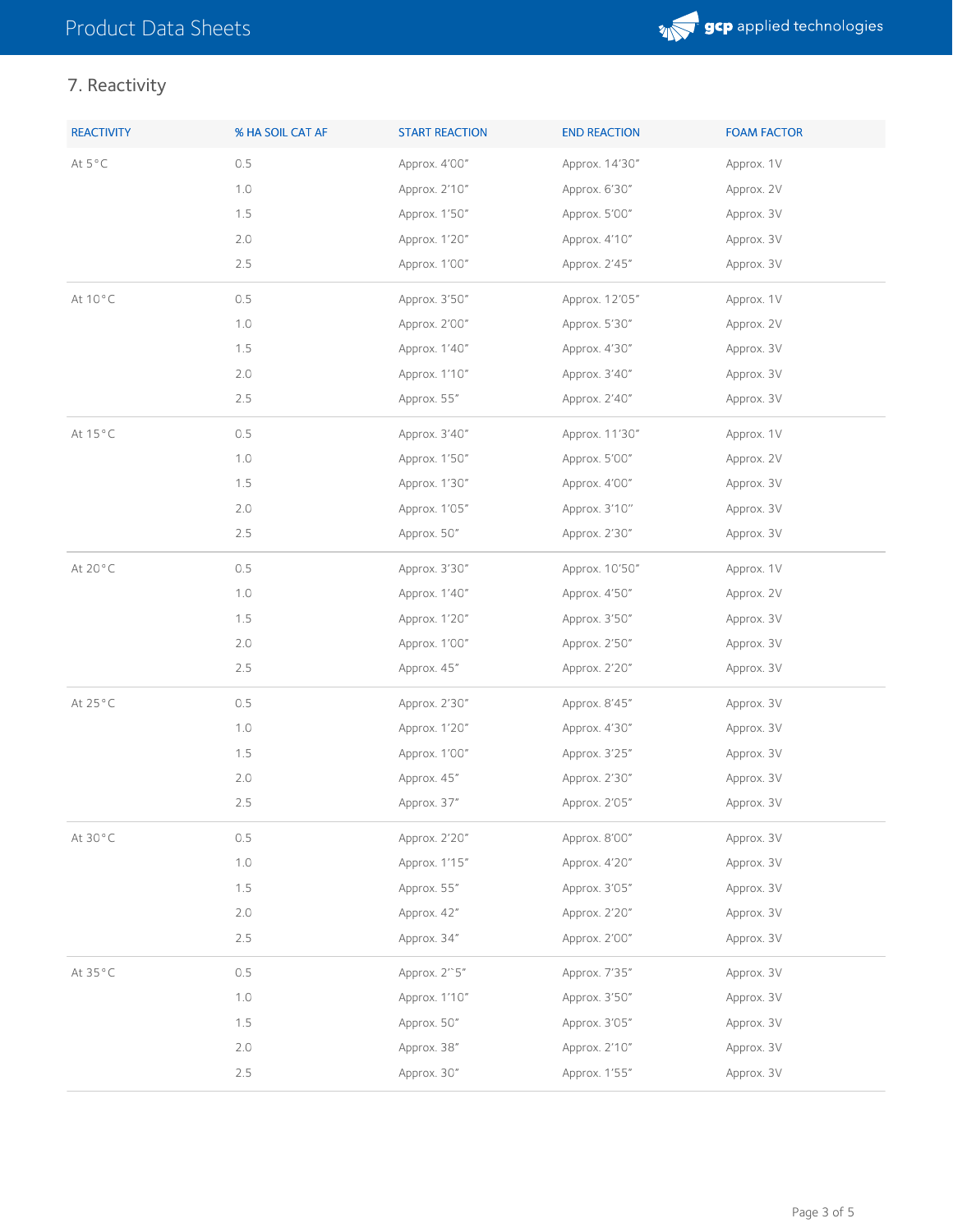

# Technical Data/Properties

| <b>PROPERTY</b>                 | <b>VALUE</b>  | <b>NORM</b> |
|---------------------------------|---------------|-------------|
| HA Soil AF                      |               |             |
| Uncured                         |               |             |
| Solids                          | 100%          | EN ISO 3251 |
| Viscosity at 25°C (mPas)        | Approx. 50    | EN ISO 3219 |
| Density (kg / dm <sup>3</sup> ) | Approx. 1.115 | EN ISO 2811 |
| Flash Point (°C)                | 140           | EN ISO 2719 |
| HA Soil Cat AF                  |               |             |
| Viscosity at 25 °C (mPas)       | Approx. 15    | EN ISO 3219 |
| Density (kg / dm <sup>3</sup> ) | Approx. 0.944 | EN ISO 2811 |
| Flash Point (°C)                | 105           | EN ISO 2719 |
| Cured                           |               |             |
| Density (kg / dm <sup>3</sup> ) | Approx. 1.000 | EN ISO 1183 |
| Compressive strength (MPa)*     | Approx. 12.5  | EN 12190    |
| Flexural strength (MPa)*        | Approx. 2     | EN 12190    |

# Appearance

HA Soil AF: Dark brown liquid

HA Soil Cat AF: Transparent liquid

# Consumption

Has to be estimated by the engineer or operator and depends on type of work, soil porosity and volume of strengthened soil.

# Packaging

## HA Soil AF

200kg or 25kg metal drum

| 1 pallet | 24 x 25kg drums |
|----------|-----------------|
|          | 4 x 200kg drums |